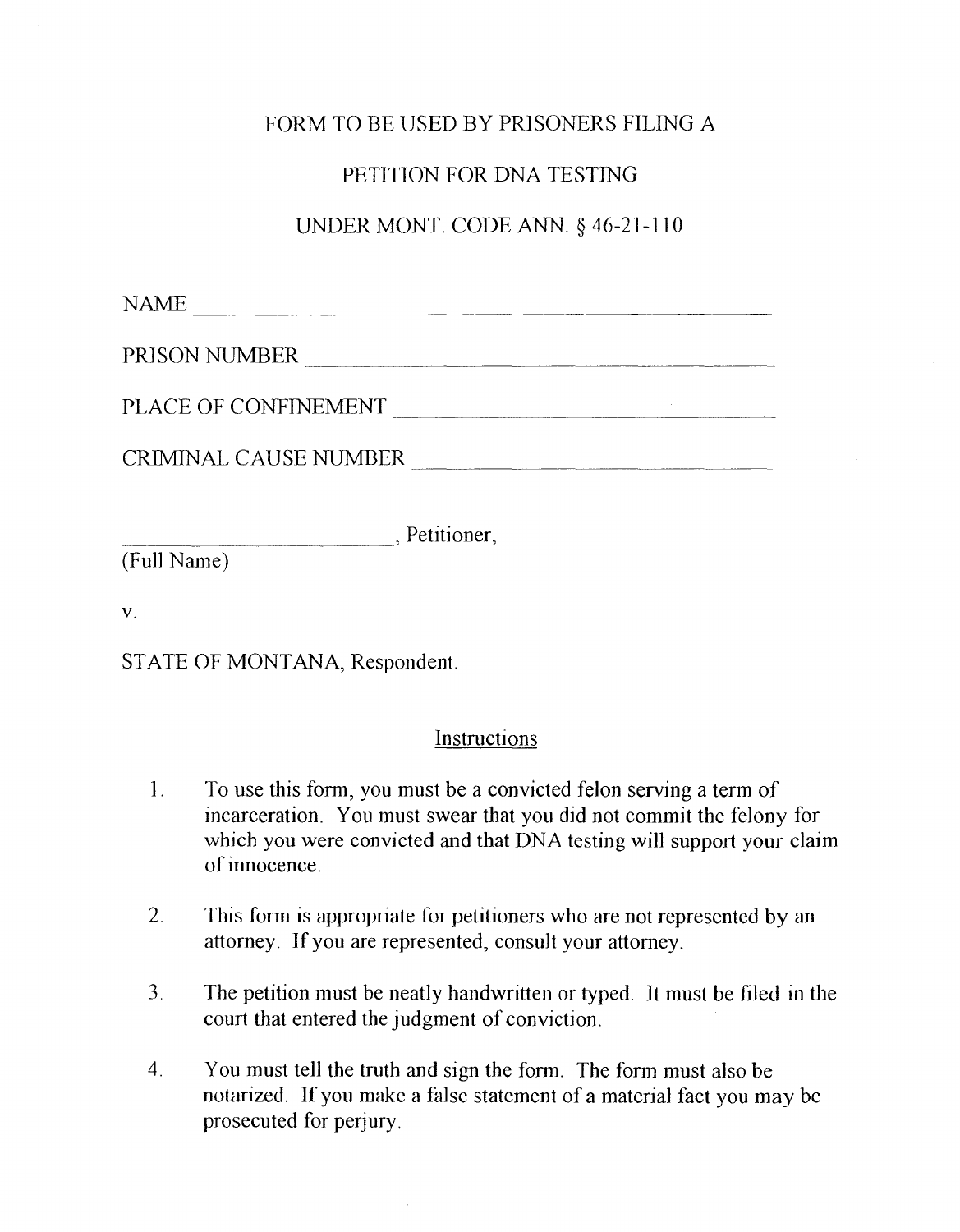### PETITION FOR DNA TESTING

| Judgment on these offenses was entered on (date) __________________.                                                                                         |                         |  |  |                                                                                                                                                                                                                                                                                                             |
|--------------------------------------------------------------------------------------------------------------------------------------------------------------|-------------------------|--|--|-------------------------------------------------------------------------------------------------------------------------------------------------------------------------------------------------------------------------------------------------------------------------------------------------------------|
| I received the following sentence:<br><u> 2005 - Jan James Harry John Harry John Harry John Harry John Harry John Harry John Harry John Harry John Harry</u> |                         |  |  |                                                                                                                                                                                                                                                                                                             |
|                                                                                                                                                              |                         |  |  | Check one: () I pled guilty to these offenses.<br>() I pled not guilty to these offenses.                                                                                                                                                                                                                   |
|                                                                                                                                                              |                         |  |  |                                                                                                                                                                                                                                                                                                             |
|                                                                                                                                                              |                         |  |  | Check one: () I appealed to the Montana Supreme Court.                                                                                                                                                                                                                                                      |
|                                                                                                                                                              |                         |  |  | I did not appeal to the Montana Supreme Court.                                                                                                                                                                                                                                                              |
|                                                                                                                                                              | in any material aspect. |  |  | I am not represented by an attorney and do not have the ability to present<br>a prima facie case that the evidence to be tested has been subject to a<br>chain of custody sufficient to establish that the evidence has not been<br>substituted, tampered with, degraded, contaminated, altered or replaced |
|                                                                                                                                                              |                         |  |  | Under penalty of perjury, I assert that I was not the perpetrator of the<br>felony that resulted in my conviction, and that the DNA testing is<br>relevant to my assertion of innocence.                                                                                                                    |
|                                                                                                                                                              |                         |  |  | Check one: () I have previously filed a petition for DNA testing                                                                                                                                                                                                                                            |

- $($   $)$ under § 46-21-110
	- I have not previously filed a petition for DNA testing under § 46-2] -1 ] 0
- 9. If you previously filed a petition for DNA testing, give the following information:

Name of Court:

Nature of Proceeding: ----------------

Grounds Raised: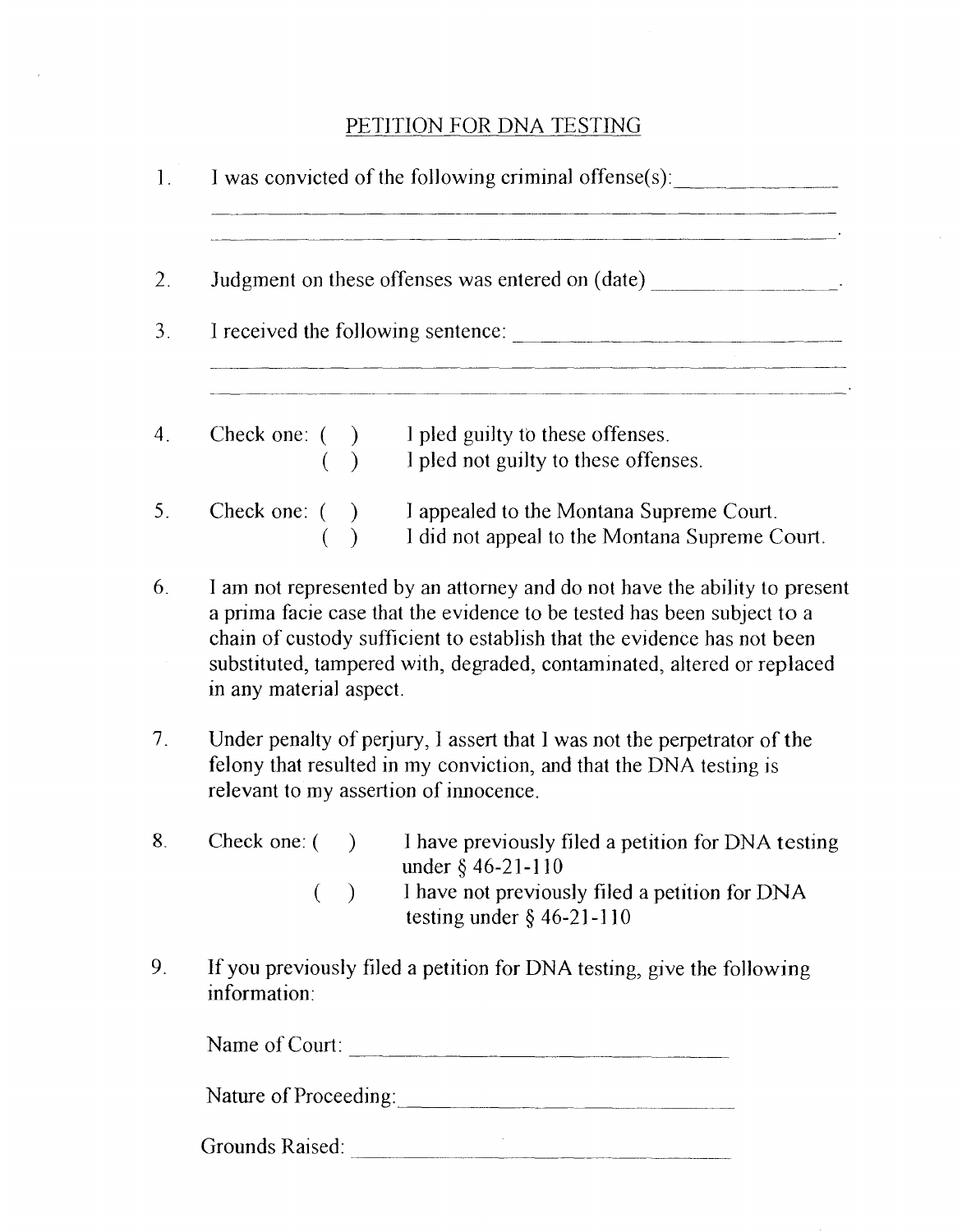| Has there been any previous DNA testing or other known biological<br>testing by the prosecution or the defense? |                                                                                                                                                                                                                                       |  |  |  |
|-----------------------------------------------------------------------------------------------------------------|---------------------------------------------------------------------------------------------------------------------------------------------------------------------------------------------------------------------------------------|--|--|--|
|                                                                                                                 | $($ $)$ Yes $($ $)$ No                                                                                                                                                                                                                |  |  |  |
|                                                                                                                 | If yes, state the results:                                                                                                                                                                                                            |  |  |  |
|                                                                                                                 | If possible, identify what evidence should be tested and what kind of<br>testing should be done:                                                                                                                                      |  |  |  |
|                                                                                                                 | and the control of the control of the control of the control of the control of the control of the control of the<br>Explain, in light of all the evidence, how the requested testing would<br>establish your innocence of the felony: |  |  |  |
|                                                                                                                 |                                                                                                                                                                                                                                       |  |  |  |
|                                                                                                                 |                                                                                                                                                                                                                                       |  |  |  |
|                                                                                                                 |                                                                                                                                                                                                                                       |  |  |  |

- 
-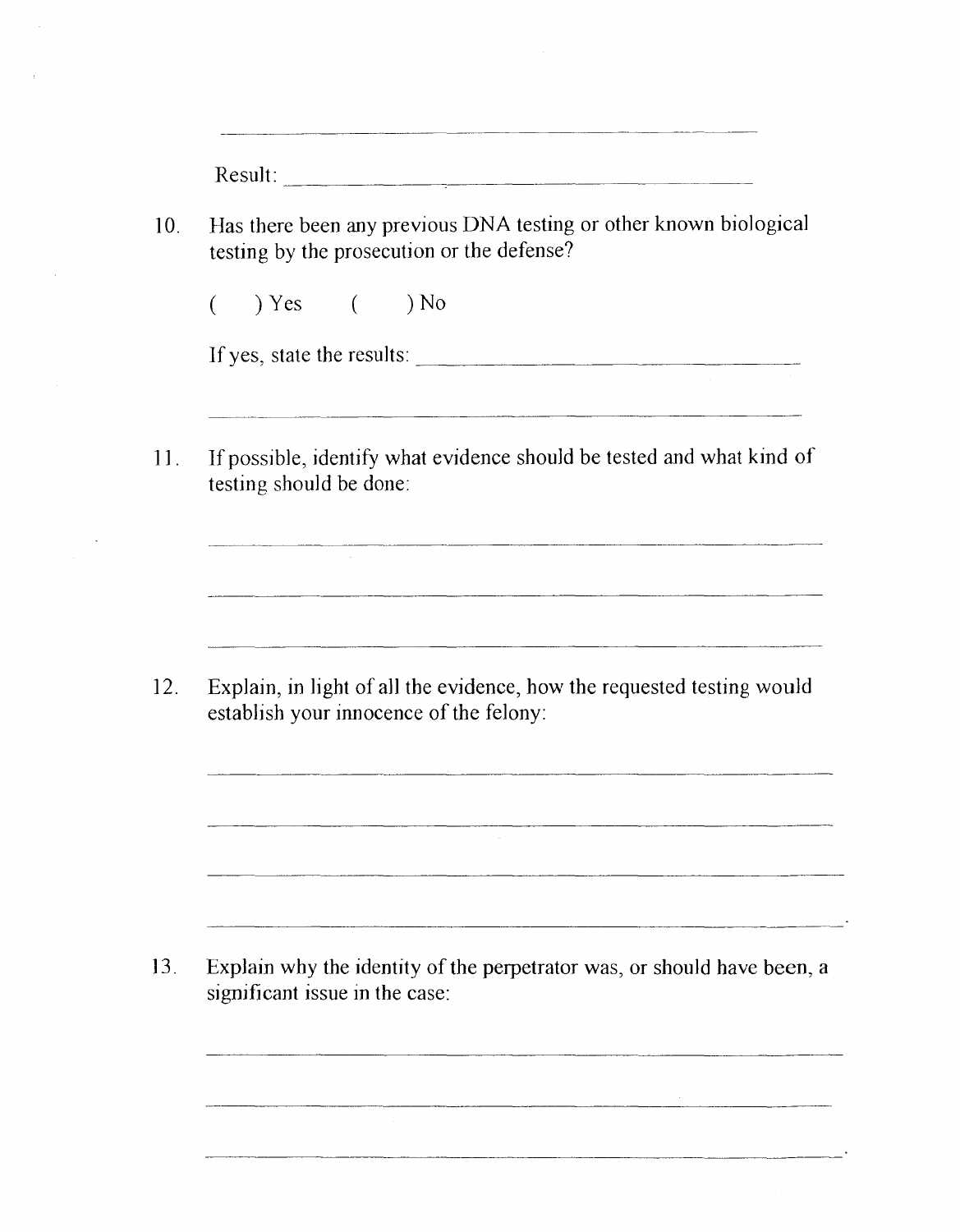14. I was represented by the following attorneys:

At trial:  $\qquad \qquad$ 

At sentencing: \_\_\_\_\_\_\_\_\_\_\_\_\_\_\_\_\_\_\_ \_

On appeal: \_\_\_\_\_\_\_\_\_\_\_\_\_\_\_\_\_ \_

Petitioner prays that the Court order a responsive pleading from the State and grant any relief to which Petitioner may be entitled.

STATE OF MONTANA ) ss. County of  $\frac{1}{\sqrt{2\pi}}$ 

I, the petitioner above named, being duly sworn, states as follows:

I have read the foregoing petition for DNA testing and know the contents

thereof, and the same is true of my own knowledge, information and belief.

DATED this  $\_\_\_\_$  day of  $\_\_\_\_\_\_$ , 20 $\_\_\_\_\$ 

(Signature of Petitioner)

and the control of the control of the control of

SUBSCRIBED and SWORN to before me this day of  $\qquad \qquad$ ,

20\_~, by \_\_\_\_\_\_\_\_\_\_\_\_\_ (name of Petitioner).

Signature notary

Name - typed, stamped or printed Notary Public for the State of Montana Residing at  $\frac{M_y}{M_y}$  commission expires

 $\mathcal{L}$